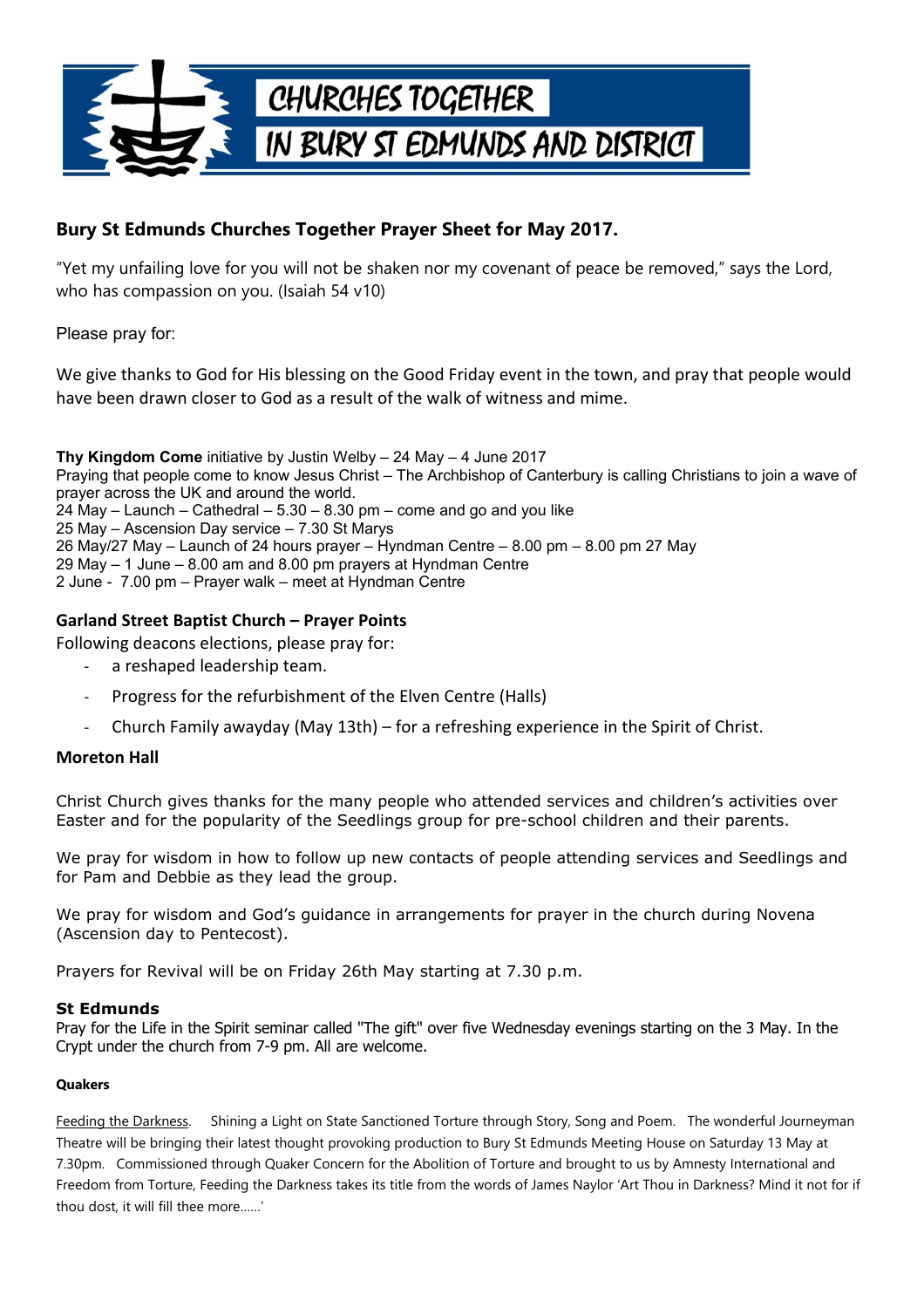Immersive in style, Feeding the Darkness frames verbatim and faction monologues, duologues and poetry as a series of ministries which challenge our ignorance and avoidance of the sensitive and disturbing subject of state-sanctioned torture.

It features such wide-ranging material as: the experiences of the mother of Private Lynddie England (court-marshalled for her role in the abuse of Abu Ghraib detainees); a Kurdish asylum seeker at an appeal tribunal; and the role of trained medical professionals in torture.

The production both underlines the Quaker position on torture and encourages us to examine how the UN Convention Against Torture is clearly being abused by UK and world-wide governments.

The 65 minute performance is a result of extensive research into the dark world of state-sanctioned torture and its stark impact on victims, perpetrators, families and those who collude in the process. The show will be followed by refreshments and an informal discussion of the issues involved. Admission is free, but there will be a retiring collection, split equally between Amnesty International and Freedom from Torture. If you can notify Avril avrildawson[@hotmail.com](http://hotmail.com/) of your intention to attend that would be a helpful.

Other prayer items:

- Bury Drop In that it will continue to strengthen and become part of the 'DNA' for Garland Street Baptist Church.
- Who Cares? Initiative Please pray that God will help us to work together across the town (and County!) to bring good news of Jesus to people who hurt.
- pray for those who have recently lost a loved one.
- youth work would grow and prosper.
- small Church weekly service for children/parents/carers Mondays at 3.30 pm at St Johns Church.
- Elections on 4 May and in June
- Theresa May and our MPs Brexit
- Replacement for Matt Rushby at BCY
- BCY and school activities

You may wish to visit our website: http://together.ourchurchweb.org.uk/stedmundsbury/.

If you have a subject needing prayer or something to offer in praise, please email Jenny at [jennytroll615@btinternet.com.](mailto:jennytroll615@btinternet.com) We produce a Prayer and Praise Sheet each month – and it is a great way to celebrate God's work as well as bringing attention to projects and services in your church.

Please see Prayer and Praise sheet attached.